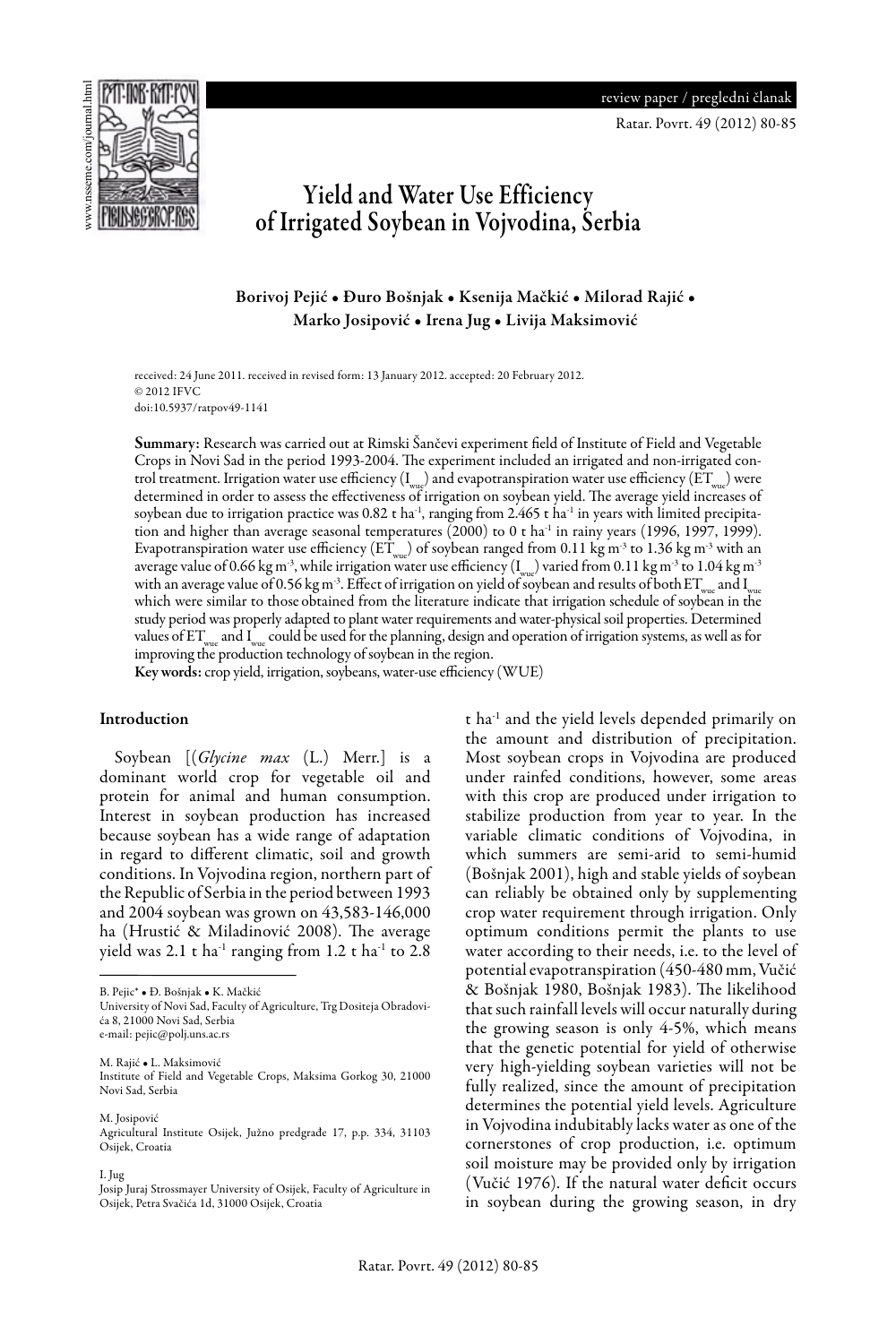years in Vojvodina, the risk of crop failure can be reduced by the use of irrigation supplies. Bošnjak & Pejić (1994) reported an average yield increase of soybean in irrigation conditions of 1.5 t ha-1 or 55% with annual variations from 37.1-71.0% in the period 1987-1994.

In arid and semiarid areas, irrigation may supply all or most of the crops water needs. In more humid production areas, irrigation is used primarily to supplement infrequent or irregular precipitation during short-term droughts (Nijbroek et al. 2003, Garcia y Garcia et al. 2010, Pejić et al. 2010). Taking into account that irrigation in Vojvodina has a supplementary character, soybean irrigation scheduling is of most importance. The soil moisture technical minimum (SMTM) for this crop is 60-65% of the field water capacity (FWC), i.e. irrigation should be performed when about two thirds of available water in the soil layer to 0.6 m is spent (Bošnjak 1983). If irrigation schedule is not balanced with plant water requirements and water-physical soil properties, effect of irrigation on soybean yield may be insignificant or missing (Maksimović et al. 2005).

The ultimate goal of irrigation is to utilize added water efficiently on soybean hectarage that can give the greatest seed yield increase from added water. The importance of analyzing evapotranspiration water use efficiency  $(ET_{wuc})$  is illustrated by the efforts of numerous studies that consider the total water use for evapotranspiration towards transpiration use as to the productive part of water to plants (Wallace & Batchelor 1977, Howell et al. 1990). The parameter  $ET_{w}$ mostly depends on precipitation amount and distribution and establishes whether the growing period is favourable for plant production or not. Irrigation schedules and applied management practices in relation to obtained yields of growing plants substantially influence this coefficient. Wang et al. (1996) pointed out that crop yield depends on the rate of water use and that the factors that increase yield and decrease water used for ET favourably affect the water use efficiency. Howell (2001) indicated that  $ET_{\text{wuc}}$  generally is highest with less irrigation, as a result of full use of the applied water given by irrigation and perhaps a tendency to promote deeper soil water extraction to make better use of both the stored soil water and the growing-season precipitation. Defined as the increase in seed yield per unit of irrigation water applied, irrigation water-use efficiency  $(I_{\text{max}})$  can be calculated if the amount of added water plus actual yield increase from irrigation are  $\hskip1cm Ti = \hbox{sum}$ known.  $I_{\text{wuc}}$  provides a more realistic assessment

of the irrigation effectiveness. Iwne generally tends to increase with less irrigation only if that water deficit does not occur at any single growth period (Howell 2001).

The main objective of the study was to compare the determined values of  $ET_{wue}$  and  $I_{wue}$  with those obtained from past studies in different soil and climatic conditions, first of all aiming to get information about the performed irrigation schedule, i.e. whether the performed irrigation schedule of soybean corresponded to plant water requirements and water-physical soil properties. Determined values will be used for the planning, design and operation of irrigation systems, also for improvement the production technology of soybean in the region.

#### Materials and Methods

The experiment was carried out at Rimski Šančevi experiment field of Institute of Field and Vegetable Crops in Novi Sad (N 45° 20`, E 19° 51`, elev. 84 m) on the calcareous chernozem soil on the loess terrace in the period 1993-2004. The experiment was designed in a system of random blocks and adapted to technical specifications of the sprinkler irrigation system. The criteria used for irrigation in the field experiment included application of water when soil moisture was at 60- 65% of field water capacity (FWC), i.e. irrigation was applied when about two-thirds of available water in the soil layer to 0.6 m was depleted (Bošnjak 1996a). The non-irrigated plot was used as control. Irrigation was scheduled by monitoring soil moisture levels at 0.1 m intervals down to 0.6 m depth. This was done gravimetrically every ten days, or at shorter intervals when needed. Water used on potential evapotranspiration  $(ET_i)$  – irrigation conditions of soybean during growing season was calculated using the bioclimatic method that employs hydrophytothermic index (K), the value of which has been estimated at 0.16 for soybean in the climate of Vojvodina (Bošnjak 1983). After determining the  $ET_i$ value, the actual evapotranspiration  $(ET_d)$  - nonirrigated conditions was calculated on the basis of precipitation data and pre-vegetation soil water reserve.

$$
\mathrm{ET}i = \sum_{i=1}^n \bigl(K \cdot \mathrm{Ti}\bigr)
$$

irrigation  $ET_i = \text{monthly evaporation}$  for irrigation efficiency level i (mm)

of added  $K = \frac{h}{d}$  hydrophytothermic index for soybean

 $T_1 = \frac{1}{2} \pi \frac{1}{2} \pi \frac{1}{2} \pi \frac{1}{2} \pi \frac{1}{2} \pi \frac{1}{2} \pi \frac{1}{2} \pi \frac{1}{2} \pi \frac{1}{2} \pi \frac{1}{2} \pi \frac{1}{2} \pi \frac{1}{2} \pi \frac{1}{2} \pi \frac{1}{2} \pi \frac{1}{2} \pi \frac{1}{2} \pi \frac{1}{2} \pi \frac{1}{2} \pi \frac{1}{2} \pi \frac{1}{2} \pi \frac{1}{2} \pi \frac{1}{2} \pi \frac{1}{2} \pi \frac{1}{2} \pi$ given month (°C)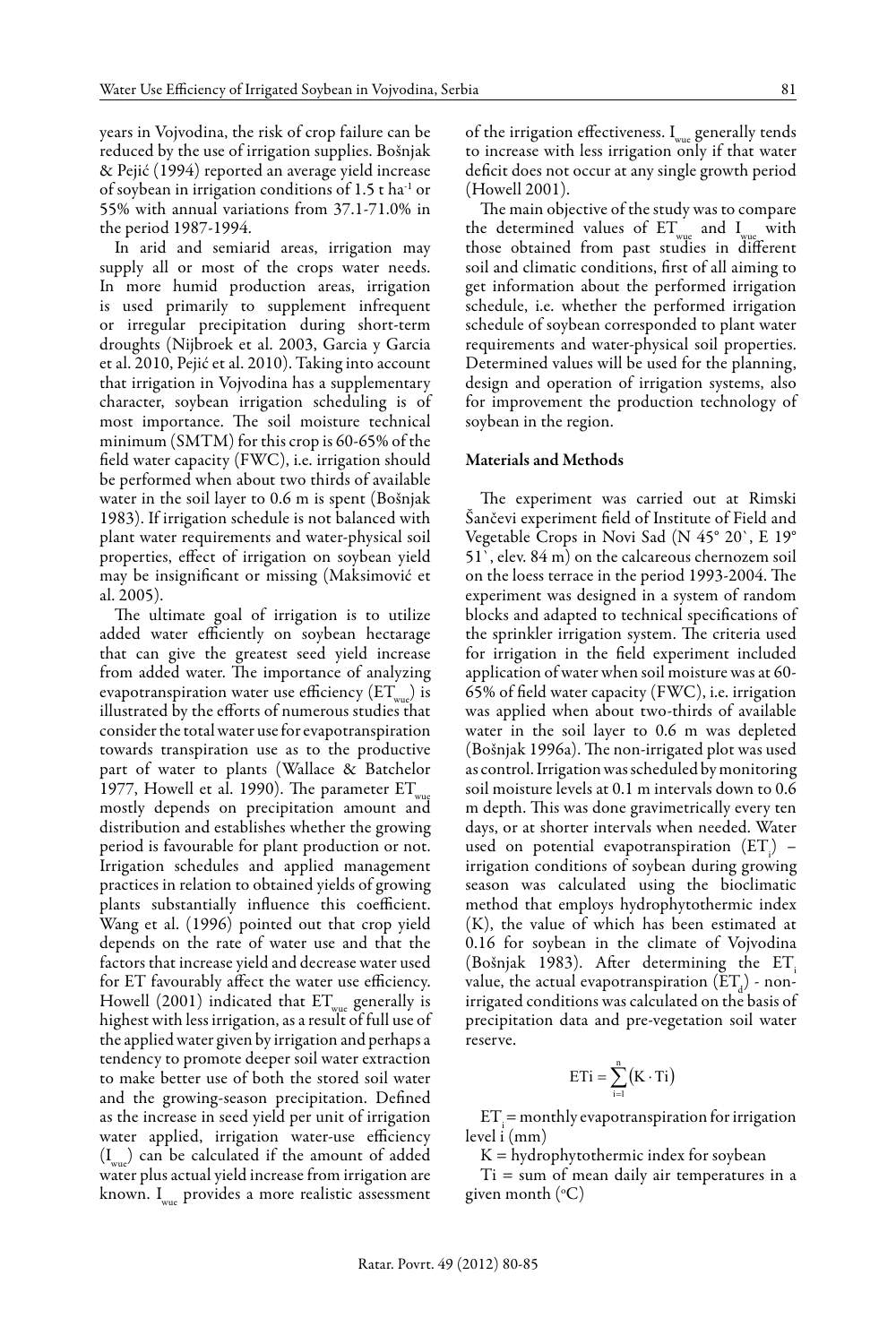Evapotranspiration water use efficiency  $(ET_{wuc})$ and irrigation water use efficiency  $(I_{\text{wuc}})$  were determined using the Bos's model (Bos 1980, 1985) as follows:

$$
\begin{array}{c} \textrm{ETwue} = (\Upsilon_{\textrm{i}} - \Upsilon_{\textrm{d}}) / (\textrm{ET}_{\textrm{i}} \cdot \textrm{ET}_{\textrm{d}}) \\ \textrm{Iwue} = (\Upsilon_{\textrm{i}} - \Upsilon_{\textrm{d}}) / \textrm{I}_{\textrm{i}} \end{array}
$$

where  $Y_i$  is the yield and  $ET_i$  is the ET for irrigation level i,  $Y_d$  is the yield and  $ET_d$  is the  $ET$ for an equivalent dryland or rainfed only plot, and  $I_i$  is the amount of irrigation applied for irrigation level i.

Precipitation  $(P)$  and temperature  $(T)$  data were obtained from Rimski Šančevi Meteorological Station (Tab. 1).

The experimental soybean plots received conventional growing technology adjusted to the conditions of irrigation. Harvest of soybean was done at technological maturity and seed yield was calculated in t ha<sup>-1</sup>. Statistical processing of data (yield in irrigated and non-irrigated variant) was done by the analysis of variance (ANOVA), testing the obtained results by the Fisher's LSD test (P< 0.05 levels between the means). The relationship between crop yield and water used by evapotranspiration were evaluated using regression analysis.

#### Results and Discussion

The period under study (1993-2004) had varying weather conditions from year to year. This was especially true of the amount and distribution of precipitation, which varied from one year to the next. The growing seasons of 1996, 1997, 1998, 1999 and 2001 had the precipitation amounts 450, 401, 432, 466 and 644 mm, respectively (Tab. 1). However, despite its abundance, the precipitation was unfavourably distributed, so additional water had to be supplied by irrigation at 60 mm, 60 mm, 120 mm, 45 mm and 120 mm, respectively (Tab. 2). Given data indicate that climatic patterns in Vojvodina are changeable and longer-term predictions of precipitation are not possible. This confirms supplementary character of irrigation in Vojvodina (Pejić et al. 2009, Pejić et al. 2010), meaning that precipitation can affect the soil water regime and irrigation schedule of soybean. The other seven years had precipitation, in the soybean growing seasons, in range from 110 mm in extremely droughty 2000 to 320 mm in 2004 which was moderate for soybean production. High air temperatures and small amounts and uneven distribution of precipitation in those years led to a larger number of irrigation treatments and overall irrigation requirements from 280 mm to 170 mm, respectively (Tab. 2).

In Vojvodina, soybean is considered to be an irrigation-requiring crop, because it rarely meets its water requirement from precipitation received during the growing season, especially in the summer months of July and August (Bošnjak 2001). Vučić & Bošnjak (1980) stated that soybean water requirements were 450-480 mm for the Vojvodina region. Bošnjak (1996) reported

Table 1. Mean monthly air temperature (°C) and monthly rainfall sum (mm) (GMS Rimski Šančevi) Tabela 1. Srednja mesečna temperatura vazduha (°C) i mesečna suma padavina (mm) (GMS Rimski Sančevi)

| Month/Mesec        |                 |      |             |      |              |      |              |      |                   |      | Growing                 |      |                       |       |
|--------------------|-----------------|------|-------------|------|--------------|------|--------------|------|-------------------|------|-------------------------|------|-----------------------|-------|
|                    |                 |      |             |      |              |      |              |      |                   |      | season/                 |      |                       |       |
| Year/              | April/<br>April |      | May/<br>Maj |      | June/<br>Jun |      | July/<br>Jul |      | August/<br>Avgust |      | September/<br>Septembar |      | Vegetacioni<br>period |       |
| Godina             |                 |      |             |      |              |      |              |      |                   |      |                         |      |                       |       |
|                    | °C              | mm   | °C          | mm   | $^{\circ}C$  | mm   | $^{\circ}C$  | mm   | °C                | mm   | $^{\circ}C$             | mm   | °C                    | mm    |
| 1993               | 16.5            | 13   | 19.0        | 39   | 19.9         | 64   | 21.5         | 42   | 22.0              | 36   | 16.8                    | 38   | 19.3                  | 232   |
| 1994               | 14.6            | 9    | 16.9        | 58   | 20.0         | 101  | 23.5         | 32   | 23.0              | 45   | 22.4                    | 19   | 20.1                  | 278   |
| 1995               | 15.6            | 28   | 15.8        | 86   | 19.0         | 109  | 23.3         | 41   | 20.3              | 76   | 16.3                    | 54   | 18.4                  | 394   |
| 1996               | 17.1            | 5    | 18.2        | 90   | 20.6         | 77   | 20.0         | 84   | 20.8              | 113  | 13.1                    | 81   | 18.3                  | 450   |
| 1997               | 9.1             | 51   | 17.8        | 18   | 20.7         | 62   | 20.0         | 128  | 20.2              | 125  | 16.9                    | 17   | 17.4                  | 401   |
| 1998               | 14.0            | 5    | 16.1        | 64   | 21.5         | 104  | 21.6         | 124  | 21.6              | 82   | 15.8                    | 53   | 18.4                  | 432   |
| 1999               | 14.1            | 28   | 16.9        | 96   | 20.3         | 89   | 21.6         | 192  | 21.6              | 28   | 19.2                    | 33   | 19.0                  | 466   |
| 2000               | 18.0            | 6    | 18.5        | 39   | 21.4         | 40   | 22.1         | 23   | 24.0              | 5    | 18.5                    | 9    | 20.4                  | 110   |
| 2001               | 13.7            | 78   | 17.8        | 79   | 18.3         | 219  | 22.3         | 80   | 22.7              | 30   | 14.6                    | 158  | 18.2                  | 644   |
| 2002               | 14.2            | 13   | 19.1        | 19   | 21.1         | 28   | 23.6         | 35   | 21.5              | 50   | 18.0                    | 40   | 19.6                  | 147   |
| 2003               | 15.8            | 5    | 20.6        | 23   | 24.0         | 31   | 22.6         | 60   | 24.6              | 30   | 16.4                    | 80   | 20.7                  | 229   |
| 2004               | 13.8            | 19   | 15.2        | 89   | 19.8         | 97   | 21.9         | 63   | 21.7              | 39   | 17.4                    | 13   | 18.3                  | 320   |
| Average/<br>Prosek | 14.7            | 21.6 | 17.6        | 58.3 | 20.5         | 85.1 | 22.0         | 75.3 | 22.0              | 54.9 | 17.1                    | 49.6 | 19.0                  | 341.9 |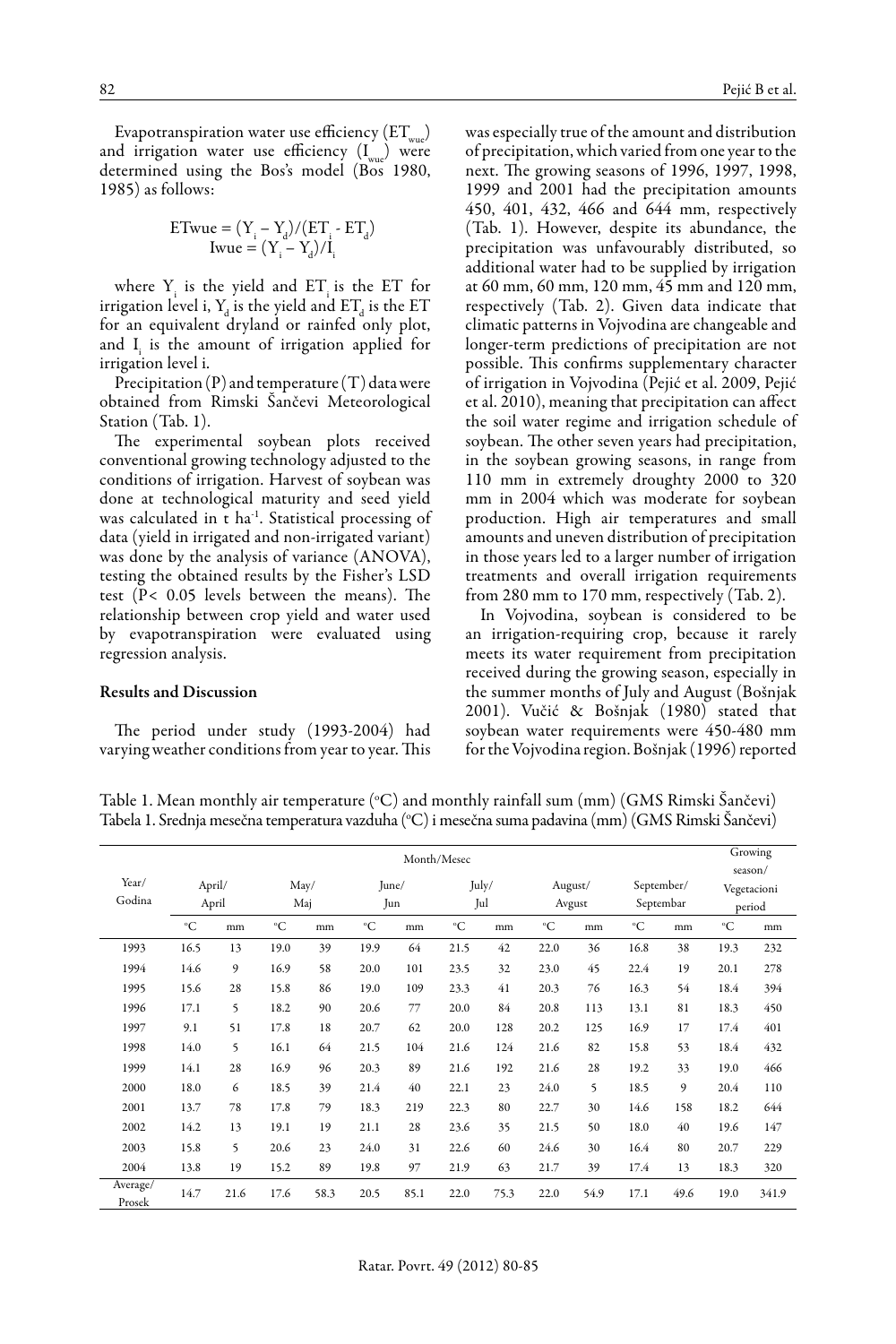

Fig. 1. Relationship between crop evapotranspiration and yield of **Evapotranspiracija (mm)** soybean Graf. 1. Odnos između prinosa i evapotranspiracije soje

that in the period  $1976-1994$  soybean spent water on evapotranspiration in the interval from 390- 550 mm, but the highest yield was obtained with evapotranspiration rate of 450-480 mm. That statement confirms that the interval from 450-480 mm could be considered as the water requirement of soybean in the climatic conditions of Vojvodina. In the study period, evapotranspiration rate in irrigation conditions  $(ET_i)$  ranged from 432 mm to 501 mm, and in rainfed conditions  $(ET_d)$ in the interval from 170 mm to 450 mm (Tab. 2). Cox & Jolliff (1986) also pointed out that evapotranspiration of soybean was 17-68% less in rainfed conditions, than for the well-irrigated plants. There were statistically significant linear relationship (at the 0.05 probability level for the 12 years) between evapotranspiration and yield of soybean  $(r = 0.83,$  Fig. 1). The results are in agreement with those given by Payero et al. (2005) and Demirtas et al. (2010) who also found positive relationship between seasonal evapotranspiration and seed yield of soybean in west-central Nebraska, USA ( $r^2$  - 0.74 to 0.82) and western Turkey ( $r^2$  -0.92 to 0.98).

Several studies conducted for a wide range of environments have demonstrated that soybean yield increases with irrigation (Dogan et al. 2007, Sincik et al. 2008, Bajaj et al. 2008, Gerçek et al. 2009). In the study period the yield of soybean was on average significantly higher in irrigated  $(4.559 \text{ t} \text{ ha}^{-1})$  than in rainfed  $(3.739 \text{ t} \text{ ha}^{-1})$ conditions (Tab. 2). The average yield increases of soybean due to irrigation practice was 0.82 t ha<sup>-1</sup> on average, ranging from  $2.465$  t ha<sup>-1</sup> in years with limited precipitation and higher than

average seasonal temperatures  $(2000)$  to 0 t ha<sup>-1</sup> in rainy years (1996, 1997, 1999). As precipitation 550 mm, but the highest yield was obtained with and sannot be predicted for long term in variable evapotranspiration rate of 450-480 mm. That climate conditions of Vojvodina, negative effect statement confirms that the interval from 450-480 of irrigation may occur if it is done before a heavy rain, because in that case the soil may become over moist and the excess water may percolate into deep soil layers taking the nutrients with it (Pejić et al. 2009). This was the case in the rainy years of 1996, 1997 and 1999. Bennett & Albrecht (1984) reported that excessive soil water caused by unexpected precipitation following irrigation can affect soybean response to irrigation, resulting in lower yield and oil content.

Howell (2001) emphasised that the best method to describe the role that irrigation has in water use efficiency (WUE) in irrigated agriculture is expressions given by Bos (1980, 1985). Many researchers have evaluated water use efficiency in different ways (Viets 1962, Begg & Turner 1976, Howell 2001). Thus, care should be taken when comparing WUE values. Evapotranspiration water use efficiency  $(ET_{\text{wuc}})$  of soybean ranged from 0.11 kg m<sup>-3</sup> to 1.36 kg m<sup>-3</sup> with an average value of 0.66 kg  $m<sup>3</sup>$ , while irrigation water use efficiency  $(I_{\text{max}})$  varied from 0.11 kg m<sup>-3</sup> to 1.04 kg  $m<sup>-3</sup>$  with an average value of 0.56 kg m<sup>-3</sup> (Tab. 2). In rainy years (1996, 1997, 1998, 1999) the ET and  $I_{\text{wuc}}$  could not be calculated as higher yields of soybean seed were obtained in non-irrigated treatment compared with irrigated one or because the deficit of readily available water in the soil did not occur during vegetation season. Howell (2001) stressed that irrigation can be an effective means to improve WUE through increasing crop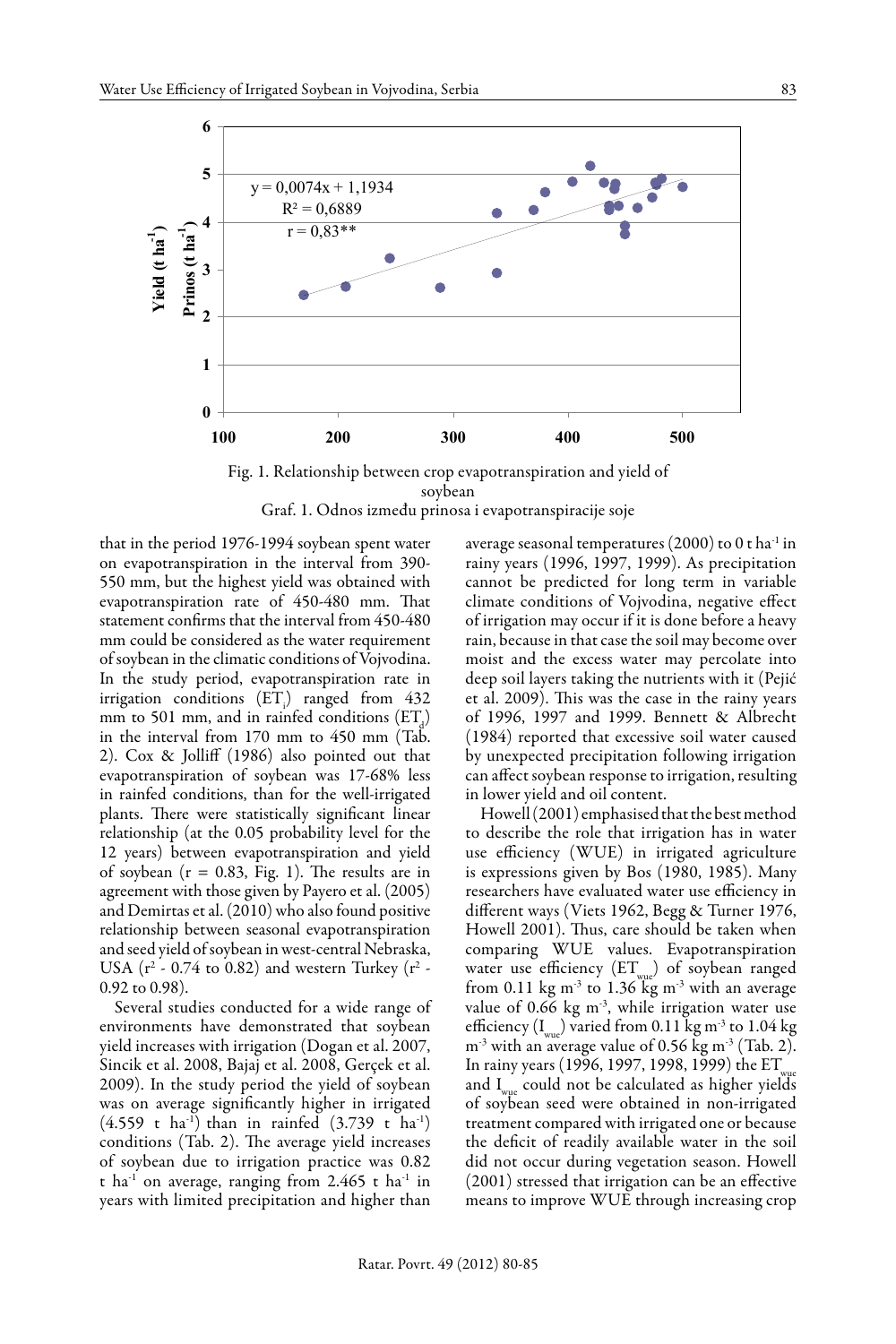Table 2. Water used on potential evapotranspiration  $(ET_i - mm) - irrigation conditions and actual$  $(ET<sub>d</sub> - mm)$  evapotranspiration - non-irrigated conditions, irrigation water applied  $(I<sub>i</sub> - mm)$ , maximum yield  $(Y_i - t \text{ ha}^{-1})$  – irrigated conditions and actual yield  $(Y_d - t \text{ ha}^{-1})$  – non-irrigated conditions, evapotranspiration  $(ET_{wuc} - kg m^{-3})$  and irrigation  $(I_{wuc} - kg m^{-3})$  water use efficiency of soybean

Tabela 2. Utrošena voda na potencijalnu evapotranspiraciju  $(ET - mm) -$ sa navodnjavanjem i stvarnu evapotranspiraciju (ET $_{\rm d}$  - mm) – bez navodnjavanja, voda dodata navodnjavanjem (I $_{\rm i}$  - mm), prinos (Y - t ha<sup>-1</sup>) - u uslovima sa navodnjavanjem, prinos  $(Y_d - t \text{ ha}^{-1})$  - u uslovima bez navodnjavanja, koeficijent produktivnosti vode utrošene evapotranspiracijom (ETwie – kg m<sup>-3</sup>) i koeficijent produktivnosti vode utrošene navodnjavanjem  $(I_{\text{true}} - \text{kg m}^{-3})$  soje

| Year/Godina | ET  | ET <sub>d</sub> | ı,  | $\mathbf{Y}_{_{\!1}}$ | $\mathbf{Y}_{\!\scriptscriptstyle \mathrm{d}}$ | $\text{ET}_{\!\!{}_{\text{wuc}}}$ | $\mathbf{I}_{\text{wuc}}$ |
|-------------|-----|-----------------|-----|-----------------------|------------------------------------------------|-----------------------------------|---------------------------|
| 1993        | 461 | 289             | 240 | 4.275                 | 2.602                                          | 0.97                              | 0.70                      |
| 1994        | 477 | 339             | 180 | 4.799                 | 2.922                                          | 1.36                              | 1.04                      |
| 1995        | 441 | 381             | 60  | 4.674                 | 4.609                                          | 0.11                              | 0.11                      |
| 1996        | 437 | 437             | 60  | 4.226                 | 4.325                                          | ٠                                 | ٠                         |
| 1997        | 432 | 405             | 60  | 4.816                 | 4.823                                          | ٠                                 | $\overline{\phantom{a}}$  |
| 1998        | 450 | 450             | 120 | 3.908                 | 3.718                                          | ٠                                 | 0.16                      |
| 1999        | 478 | 420             | 45  | 4.766                 | 5.170                                          | ٠                                 | ٠                         |
| 2000        | 482 | 170             | 280 | 4.907                 | 2.442                                          | 0.79                              | 0.88                      |
| 2001        | 445 | 371             | 120 | 4.322                 | 4.233                                          | 0.12                              | 0.07                      |
| 2002        | 474 | 207             | 180 | 4.506                 | 2.636                                          | 0.70                              | 1.04                      |
| 2003        | 501 | 245             | 220 | 4.723                 | 3.217                                          | 0.59                              | 0.68                      |
| 2004        | 442 | 339             | 170 | 4.789                 | 4.174                                          | 0.60                              | 0.36                      |
| 1993/2004   | 460 | 338             | ٠   | $4.559**$             | 3.739                                          | 0.66                              | 0.56                      |

Numbers rated by \*\*are significant by the LSD test at P≤ 0.05

yield especially in semiarid and arid environments. Even in subhumid and humid environments, irrigation is particularly effective in overcoming short-duration droughts. However, irrigation by itself may not always produce the highest WUE possible. The obtained  $I_{\text{wuc}}$  values are in agreement with those given by Garcia y Garcia et al. (2010) who reported  $I_{\text{wuc}}$  values of 0.55 kg m<sup>-3</sup> and 1.14 kg m-3 in Georgia, USA. Demirtas et al. (2010) found lover values of  $I_{wuc}$  (0.39-0.45 kg m<sup>-3</sup>) in western Turkey as a consequence of very high seasonal evapotranspiration (684-771 mm) and comparative low seed yield (3.57-4.00 t ha-1). Scott et al. (1987) and Bhardwaj (1986) reported the average water use efficiency of soybean of 0.6 kg m<sup>-3</sup> for USA and 0.63 kg m<sup>-3</sup> for India, respectively. Results of both  $ET_{wuc}$  and  $I_{wuc}$  which were similar with those obtained from the literature indicate that irrigation schedule of soybean in the study period was properly performed.

#### **Conclusions**

The average yield increase of soybean due to irrigation practice was 0.82 t ha<sup>-1</sup> on average, ranging from  $2.465$  t ha<sup>-1</sup> in years with limited precipitation and higher than average seasonal temperatures (2000) to 0 t ha<sup>-1</sup> in rainy years (1996, 1997, 1999). Evapotranspiration rate

in irrigation conditions  $(ET_i)$  ranged from 432 mm to 501 mm, and in rainfed conditions  $(ET<sub>d</sub>)$  in the interval from 170 mm to 450 mm. Evapotranspiration water use efficiency  $(ET_{max})$ of soybean ranged from  $0.11 \text{ kg m}^3$  to  $1.36 \text{ kg}$  $m^{-3}$  with an average value of 0.66 kg  $m^{-3}$ , while irrigation water use efficiency  $(I_{wuc})$  varied from 0.11 kg m<sup>-3</sup> to 1.04 kg m<sup>-3</sup> with an average value of 0.56 kg m<sup>-3</sup>. Results of both  $ET_{\text{max}}$  and  $I_{\text{max}}$ which were similar with those obtained from the literature indicate that irrigation schedule of soybean in the study period was properly performed and could be used for the planning, design and operation of irrigation systems in the region, as well as for improving the production technology of the crop.

#### References

- Bajaj S, Chen P, Longer DE, Shi A, Hou A, Ishibashi T, Brye K (2008): Irrigation and planting date effects on seed yield and agronomic traits of early-maturing Soybean. J. Crop Improv. 22: 47-65
- Bannett JM, Albrecht SL (1984): Drought and flooding effects on nitrogen fixation, water relations, and diffusive resistance of soybean. Agron. J. 76: 735-740
- Bhardwaj SP (1986): Consumpative use and water requirement of soybean. J. Irrigation Drainage Engin. 112: 157-163
- Begg JE, Turner NC (1976): Crop water deficit. Adv. Agron. 28: 161-217
- Bos MG (1980): Irrigation efficiencies at crop production level. ICID Bull. 29: 18-25